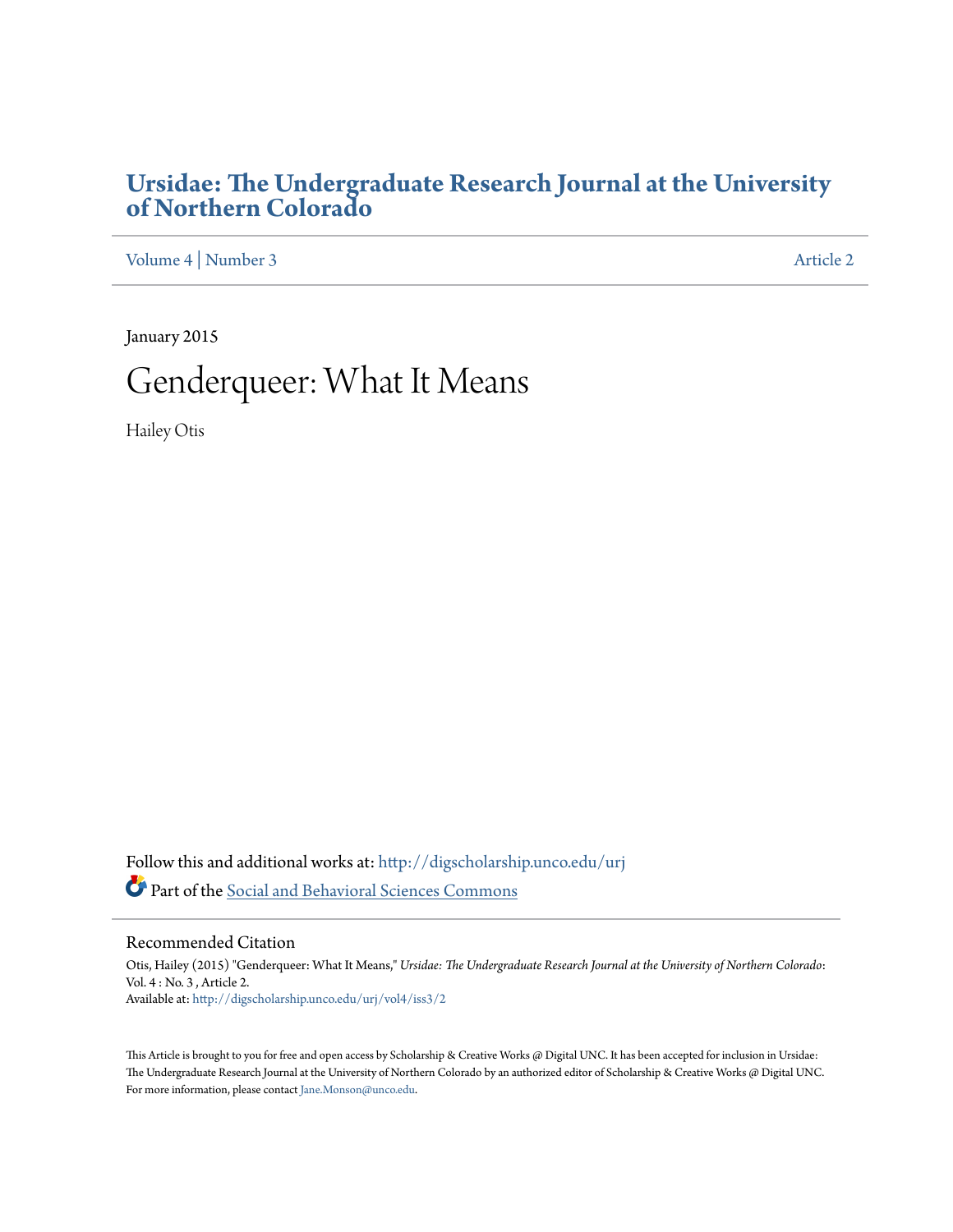## **Genderqueer: What It Means**

Hailey Otis, Communication Studies *Mentor: Christine Talbot, Ph.D., Gender Studies*

**Abstract:** This article explains the term *genderqueer,* presenting a comprehensive, unambiguous, working definition. Getting to a definition of *genderqueer* could be the first step toward tolerance, acceptance, and eventual appreciation of a marginalized group of people. There are three primary ways in which the word *genderqueer* is conceptualized. First, the term can describe a personal identity that exists outside of the gender binary. Second, it can refer to an identity that consists of a particular amalgamation of masculine and feminine traits (or even the rejection of all such traits). Third, the word can represent an identity that embraces a fluidity of gender.

**Keywords:** *genderqueer, linguistic relativity, definition, gender identity, binary*

#### **THE SAPIR–WHORF HYPOTHESIS AND LINGUISTIC RELATIVITY**

It may seem inadequate to assign a mere wor<br>to something as complex and consequential<br>someone's gender identity. In fact, that's wh<br>the words "queer" and "genderqueer" can be so t may seem inadequate to assign a mere word to something as complex and consequential as someone's gender identity. In fact, that's why difficult to work with, because these terms represent an attempt at creating an all-inclusive identity (while, at the same time, striving to articulate an anti-identity). The word says, "Here is what I am, and what I am not." If just one word is so difficult to create, then why is a word needed? What end does it serve? It does meet an important need, and to understand the function that *genderqueer* serves as a term, one must understand the effect language has on human thought.

#### **Language Affects Our View**

Language interactively shapes and reflects our thinking patterns. It limits or influences our world view. That's not just common sense, but also the finding of research throughout the twentieth and twenty-first centuries. Two early contributors to

language research were Edward Sapir (1884– 1939) and Benjamin Lee Whorf (1897–1941). Sapir was Polish but became a U.S. citizen. His expertise was Native American languages. Whorf was from New England. He was knowledgeable about Mexican and U.S. Indian communication. From these anthropological studies, Sapir and Whorf believed that language impacts our thoughts, a conclusion known as *The Sapir–Whorf Hypothesis* (also known as *linguistic relativity*). This theory offers up the idea that "the vocabulary and linguistic structure of one's native language limits or influences one's...world view," (Kaye, 2009). For example, the terms that exist within the Hopi language and the language's structure affect the way that the Hopis perceive, interpret, and understand the world around them. Whorf showed that Hopis use mostly verbs when discussing metaphysics, while Europeans use nouns. This idea of relativity originated with Sapir, whose primary interest was in "social reality." The concept was further expanded by Whorf, whose central concern was linguistic categories and "habitual thought" (Pavlenko, 2011, p. 19). Over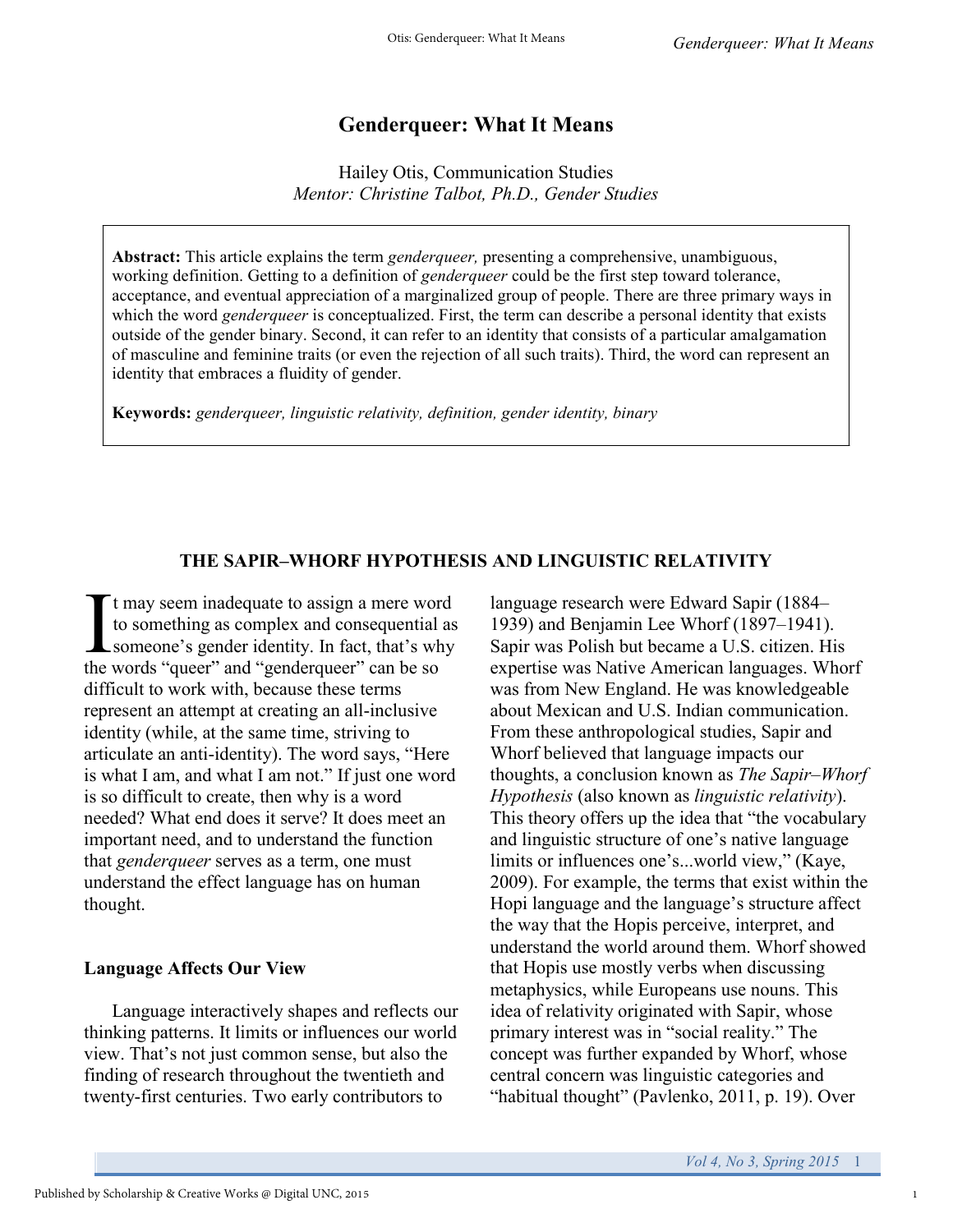the twentieth and twenty-first centuries, other researchers tested, manipulated, debated, and improved on Sapir and Whorf's original ideas. Today what remains is the overarching idea that language interactively shapes and reflects the thinking patterns and values of a culture. Contributors to this conclusion were Harry Hoijer (1904–1976), John Carroll (1916–2003), Ernst Koerner (b. 1939), Keith Brown, and Eric Lenneburg (1921–1975) (Jing, 2011, p. 567).

People catalogue and label everything. As professor Keith Allan puts it, "There is an underlying assumption that categorization reflects human needs and motives, which obviously intersects with linguistic relativity" (2010). So not only do humans want a language with which they can construe thought, they long for categories to put their thoughts into. What does this urge to label mean for those people whose gender identity is outside of today's categories of *man, woman,*  and (more recently) *transgender*? Of course they have a gender identity, and their type of identity exists. But what label applies to those people whose gender identity exists outside the gender binary? (Note that the term "transgender" fails to escape the binary, as it simply characterizes a person who crosses from one side of the binary to the other.)

#### **DEFINING** *GENDER IDENTITY*

To warm up for defining *genderqueer,* let us first review the term *gender identity.* Does the term include genderqueer individuals? The American Psychological Association (APA) defines *gender identity* as a term that "...refers to one's sense of oneself as male, female, or transgender" (Definition of Terms: Sex, Gender, Gender Identity, Sexual Orientation). According to the U.S. Office of Personnel Management (OPM), *gender identity* "...is the individual's internal sense of being male or female" (n.d.). Furthermore, Planned Parenthood provides the following definition: "Gender identity is how we feel about and express our gender and gender roles—clothing, behavior, and personal appearance" (n.d.). These definitions, being simple, do not express the complexity of gender

identity. Notice that APA's definition requires a gender identity to be either male, female, or transgender. This definition does not include genderqueer people. OPM's definition does not recognize any identity beyond male or female, thus ruling out the genderqueer. Planned Parenthood's definition does leave room for identities beyond the binary. However it misses the possibility of fluidity of identity, part of being genderqueer. Plus Planned Parenthood's definition requires that a person *express* his or her gender.

Though these three notions of *gender identity*  are obviously not a comprehensive list of all the possible definitions, it is a representative picture of how gender identity is perceived and understood, socially and culturally. Remember that these are the definitions that impact people in the workplace, at school, at play, with friends and family, at their therapist's office, and so on. These too-simplistic understandings of gender identity make it difficult for the binary folks to conceptualize much of anything beyond or outside the binary.

So before we can start to understand the word *genderqueer,* we must find a better definition of *gender identity.* To do so, let us look at identity from a more sociological and communicative standpoint. The following definition of *gender identity* delves a little bit deeper into the intricacies and nuances of labeling:

> ...[gender identity is] a sense of self associated with cultural definitions of masculinity and femininity. Gender identity is not so much acted out as subjectively experienced. It is the psychological internalization of masculine or feminine traits. Gender identity arises out of a complex process of interaction between self and others. (*The Collins Dictionary of Sociology* online, 2006)

At least this definition of *gender identity,*  while not ideal, does remind us that the sense of self must be differentiated from the traditional, cultural meanings of masculinity and femininity.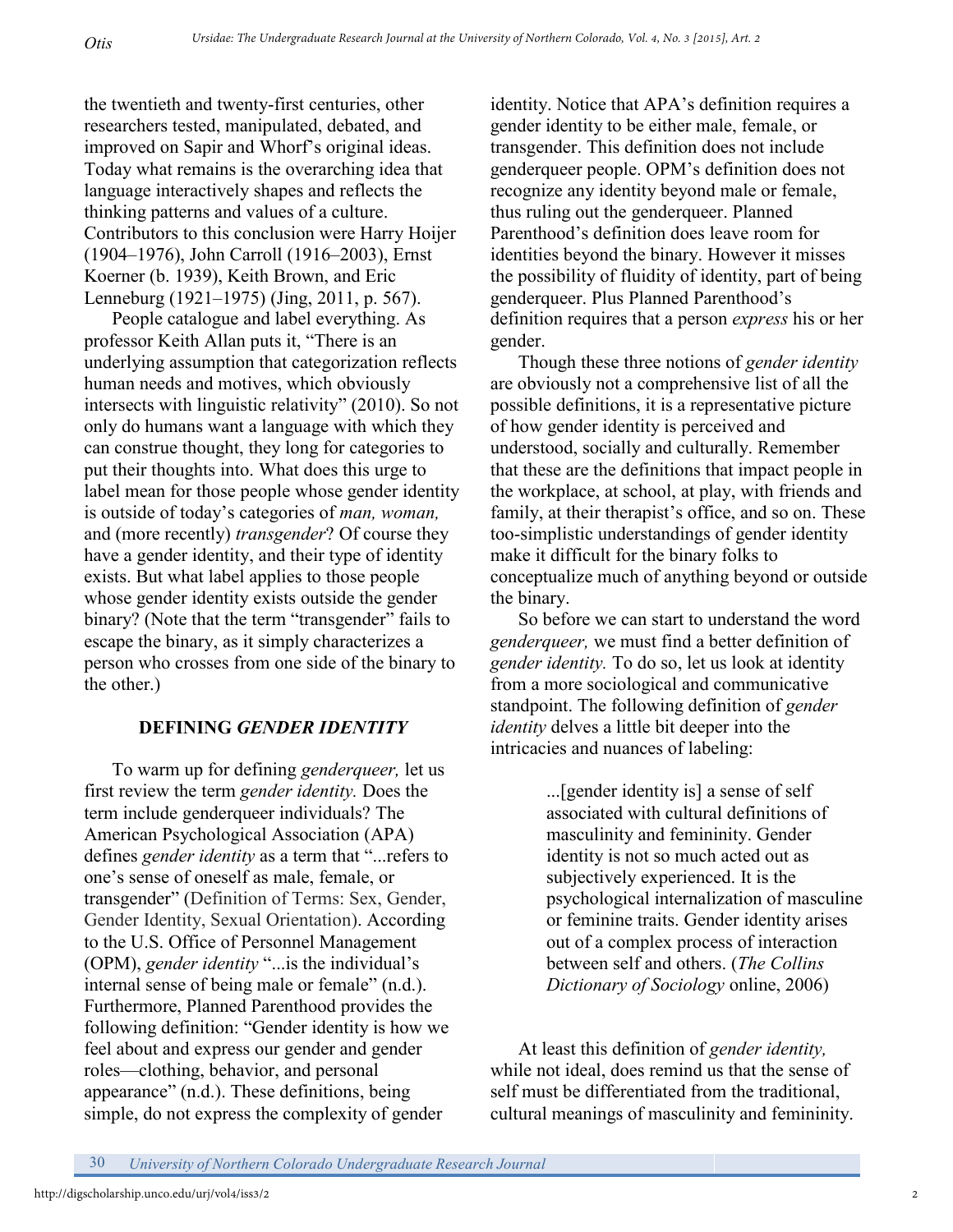An ideal definition would posit masculinity and femininity not as ends of a binary, but as subjective pools of traits that can be experienced and internalized. A successful definition would highlight the critical interactions between the self, others, culture, and the world.

#### *GENDERQUEER***: THREE DEFINITION TYPES**

After achieving a better definition for *gender identity*, it is easier to define *genderqueer*. What is genderqueer? Who is genderqueer? Is genderqueer a gender identity or the complete lack thereof? All of these questions and more can be answered by having a good definition of the term *genderqueer.*

As previously mentioned, the word *genderqueer* defies most of the restrictions of gender identity. Nevertheless, a genderqueer identity is commonly categorized, labeled, and understood as a gender identity. It is accurate to think of it as an identity. It is a way of expressing one's self, a way of understanding one's self, and a way of interacting with one's self and the world.

There are three distinct ways to look at the term *genderqueer.*

*1. As outside the binary.* To many people, the world is divided into the masculine and feminine. Being genderqueer puts a person outside this tradition and outside the gender binary.

*2. As trait amalgamation (or not).*  Genderqueer can be a combination of masculine and feminine, or opting for neither. Genderqueerness is a blend of masculine and feminine traits into one, distinct combination. Or it can be the rejection of masculine and feminine traits altogether. This way of looking at the identity focuses on the way masculinity and femininity are traditionally defined, and what an amalgamation of those traditionally defined traits contribute to a person's genderqueerness.

*3. As fluid and flexible.* Genderqueer people are capable of changing. Genderqueerness can lack definition and, instead, embrace a fluidity.

To better understand these three ways of looking at a genderqueer identity, let us review each with examples. Keep in mind these questions: How do the three ways of considering the term *genderqueer* complement each other? How do they clash with each other? How can they work together to provide a more cogent conceptualization of what it means to be genderqueer?

#### **1. Outside the Binary**

Genderqueerness does not exist—it cannot exist—within the male/female or masculine/feminine dichotomy. What it means to be outside the binary is well described by the following example from *Our Bodies, Ourselves*. It makes reference to a third type of identity, that isn't male or female, or the result of crossing from one to the other.

> Genderqueer: A person who blurs, rejects, or otherwise transgresses gender norms; also used as a term for someone who rejects the two-gender system. Terms used similarly include gender bender, bigender, beyond binary, third gender, gender fluid (moving freely between genders), gender outlaw, pan gender...Some genderqueer people don't identify as male or female, and don't consider themselves trans, either, because they're not crossing from one to another but are existing in a third place altogether. (*Our Bodies Ourselves*.)

Another illustration is this excerpt from *The Advocate*, a national gay and lesbian magazine. Notice that this example alludes to fluidity and to a lack of concrete definition, using language such as "blending and blurring."

> If bisexuals defy the notion that a person can be attracted to only one gender, gender-queers explode the concept that a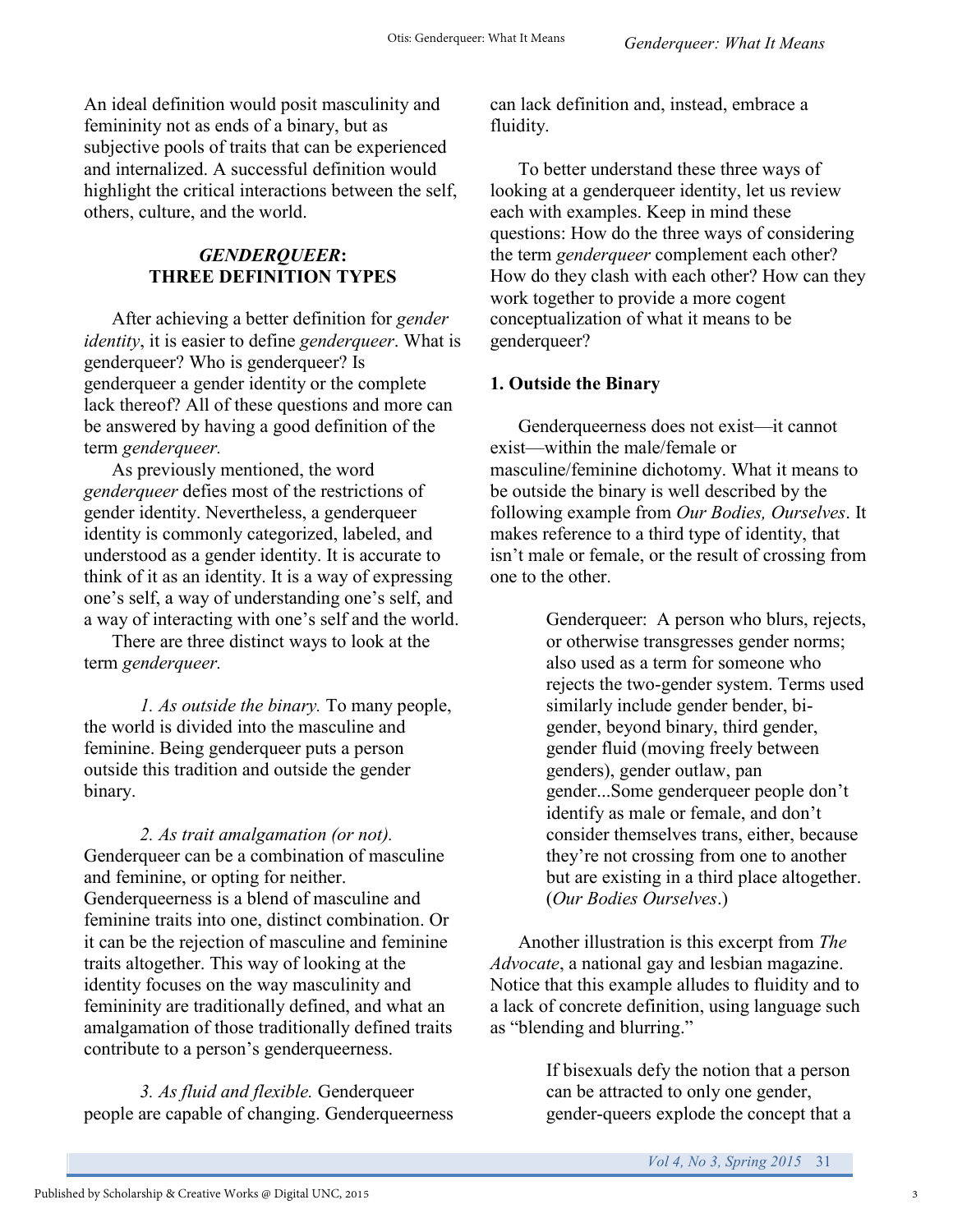person has to be one gender. "People who identify as gender-queer," says Lydia Sauss, a trainer at the California STD/HIV Prevention Training Center, "are blending and blurring and living outside of gender dichotomies." (Rochman, 2006, p. 44)

#### **2. Trait Amalgamation (or not)**

The second way of looking at genderqueer identity is as an amalgamation of male and female traits (or as a rejection of both). Of course grasping this concept requires an understanding of what is masculine and feminine. One must also understand how those different classifications have impacted the characterization of the individual.

The *North American Lexicon of Transgender Terms* gives a two-part definition of *genderqueer*: "1. A group of people who reject heteronormativity, the traditional two-gender role system. 2. The feeling of being a little of both genders or no gender at all" (Usher, 2006). Note that the second part of this definition says that genderqueerness involves either selecting and claiming certain traditionally understood gender traits, or throwing out that system altogether. Similarly, The *Encyclopedia of Gender and Society* (2009) and *The Handbook of Social Justice in Education* (2009) also define *genderqueer* as an identity composed of an amalgamation of traits (or lack thereof):

> [A term] first widely used in the late 1990s, genderqueer is an identity adopted by individuals who characterize themselves as neither female nor male, as both, or as somewhere in between. (O'Brien, 2009, p. 370)

> A person who identifies as a gender other than "man" or "woman"; or someone who identifies as neither, both, or some combination thereof. (Ayers, Quinn, & Stovall, 2009, p. 299)

These two definitions use very similar language, such as "neither female nor male, as both, or as somewhere in between" and "neither, both, or some combination thereof." In terms of daily life, genderqueer people decide what aspects of being male or female fit within their identity and sense of self. They may feel partly male, partly female, any combination of the two, or dismissive of the cultural traits of either.

### **3. As Fluid and Flexible**

A third way to look at genderqueer identity is as fluid and flexible.

> Genderqueer: The term genderqueer represents a blurring of the lines around both gender identity and sexual orientation. Genderqueer people embrace a fluidity of gender expression and sexual orientation. (Brill & Pepper, 2008, p. 6).

Genderqueer is a term that is growing in usage, representing a blurring of the lines surrounding society's rigid views of both gender identity and sexual orientation. Genderqueer people embrace a fluidity of gender expression that is not limiting. (Gender Diversity, n.d.)

Genderqueer people often feel that their identity does not fit within traditional boundaries or restrictions. As the definitions just shown imply, such people seek absolute freedom from the constraints of gender identities that rely on the gender binary.

#### **A COMPREHENSIVE FRAMEWORK AND DEFINITION**

As mentioned, there are three distinct ways that a genderqueer identity is recognized: it is outside the binary, it is comprised of trait amalgamation or rejection, and it has fluidity. What would an accurate and complete definition including these three factors look like? The following definition meets all of the aforementioned criteria while staying clear and concise.

32 *University of Northern Colorado Undergraduate Research Journal*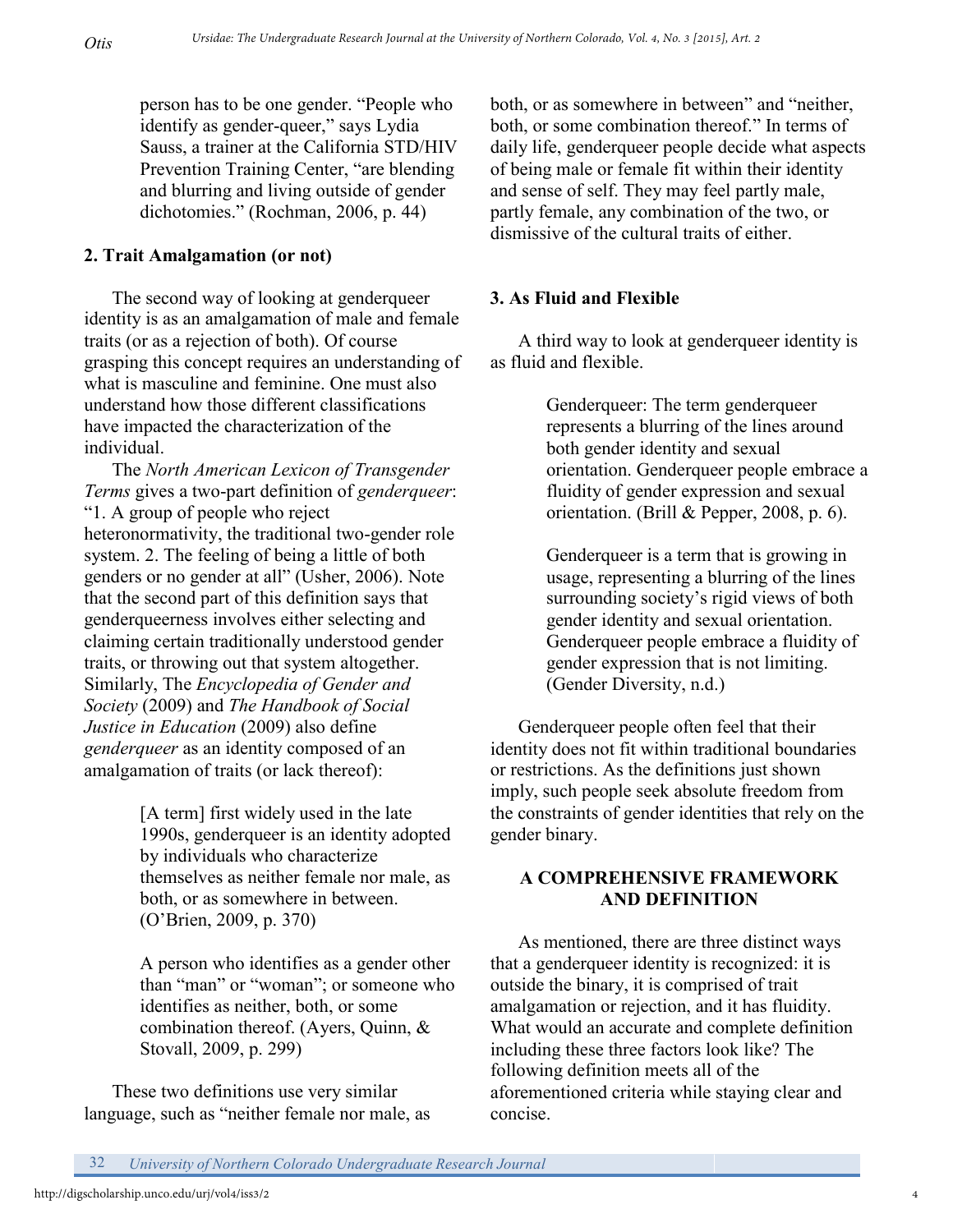*Genderqueer:* A person who has a gender identity that exists outside or beyond the gender binary by embracing a fluidity of gender that is not limiting. Someone who identifies as genderqueer may identify as neither male nor female; both; a combination of the two; or somewhere in between.

#### **DISCUSSION**

Why is it necessary to accurately define *genderqueer*? It is essential because definitions are crucial to human understanding; in fact, defining words, concepts, feelings, and relationships is one of the most fundamental ways humans create meaning. Sky Marsen, in her article on the role of meaning in human thinking, asserts that "classifying an object according to selected criteria, attaching value to it, and judging its aesthetic appeal, are all mental operations that, in one way or another, give meaning to the phenomenal world" (2008, p. 45). On one hand, definitions are hardly perfect or imperturbable. But on the other hand, definitions are an integral part of the process by which people discern a meaning for life. Society relies on definitions; such classifications help shape the interactions people have with others. Definitions also aid us in understanding ourselves.

A comprehensive definition may help people who feel that their identity matches those characteristics. A definition provides a language with which they can more holistically understand their sense of self and their relationship with the world. A definition is helpful because human perceptions are directly influenced and reinforced by language. Furthermore, accurate classifications help because human thought is largely "embodied." As cognitive linguist George Lakoff (b. 1941) explains, "The structures used to put together our conceptual systems grow out of bodily experience and make sense in terms of it" (1987, p. xiv). Thought that is beyond being embodied is creative, meaning that concepts that go beyond bodily experience are structured in the

mind through metaphor, metonymy, and imaginative capacity to form less literal, abstract thoughts (p. xiv).

Perhaps people who do not identify as genderqueer can also benefit from a comprehensive definition of the term. An inclusive definition can aid in their imaginative process, helping them to conceptualize an identity that is very different from their own. A strong definition of *genderqueer* gives everyone more than metaphor and mental imagery with which to conceptualize the identity. The meaning-making function of this definition helps to remove some of the abstractness of the term by construing reality through words.

Having a word for the identity makes the identity easier to grasp. For a moment, consider the term within the system of linguistic relativity. There are three facets to the term's linguistic relativity. First, recognizing that there is an idea of genderqueerness that encompasses all of what it means (and could mean) to be genderqueer creates a need for a word in order to label and refer to the idea. Second, the conceptualization of genderqueerness is determined by the existence of the term *genderqueer* and that term having a conclusive definition. Third, having a definition for the word *genderqueer* validates the term.

What is so important about validation? Having a valid term for what it means to be genderqueer ensures that genderqueerness becomes something that everyone can conceptualize (one identity in the realm of possibilities of identities). Therefore, validating the term authenticates the identity and the idea of genderqueerness. Authenticating the identity, in turn, helps society to validate individuals who feel they are genderqueer. Once society knows genderqueer people exist, society can begin to understand how this group identifies and experiences the world. If nothing else, having a conception of genderqueerness (further legitimized by a solid, unambiguous definition) means validating a group of people who are often marginalized, dismissed, and rejected by society. Ideologically, a "validation through definition" could be the first step toward tolerance and acceptance for genderqueer people.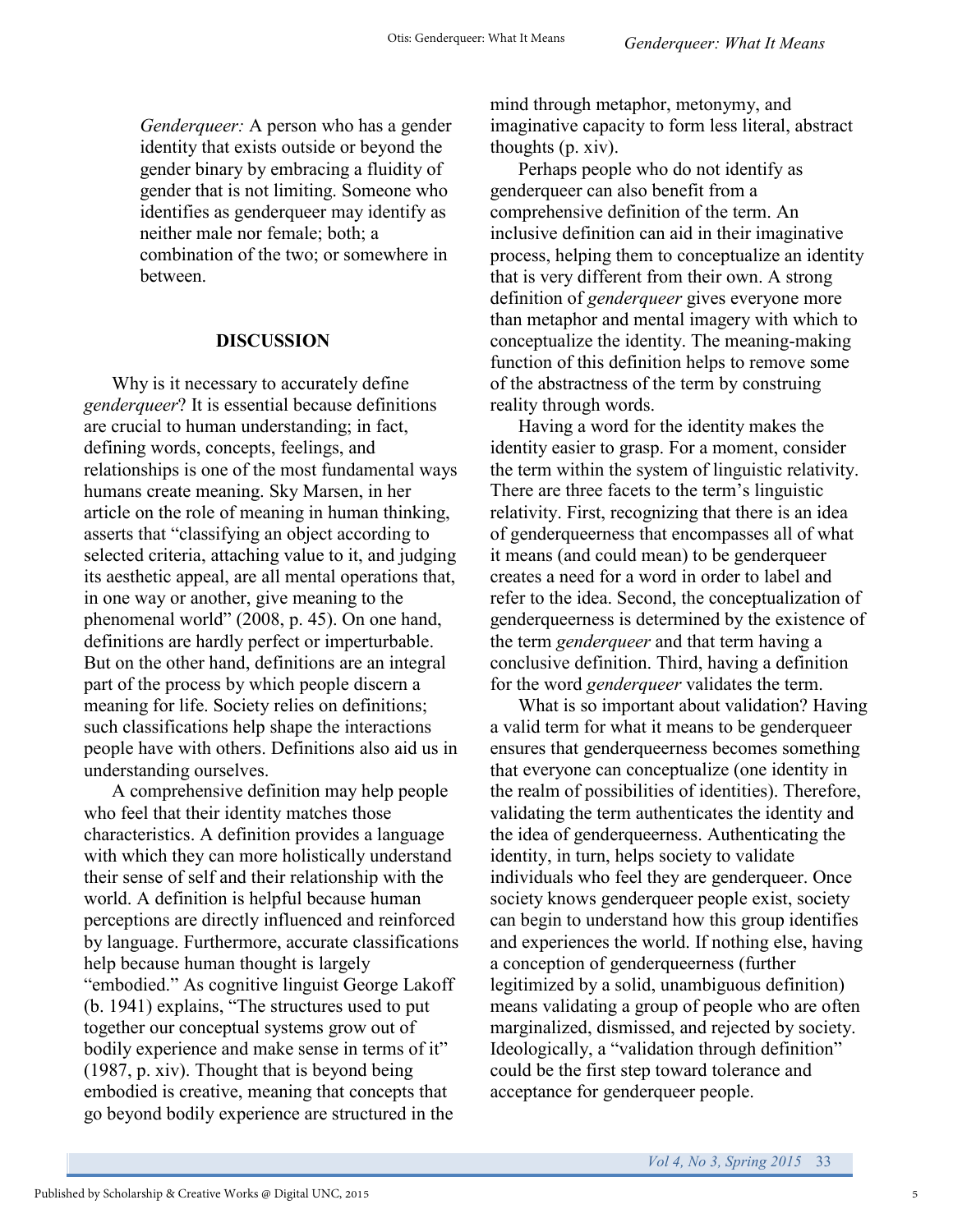When society has a clear definition of genderqueer, there may be less anxiety about this group. Psychologist Wallace Wilkins says that "we create our own fears by projecting our own frightful images, anticipations, beliefs, and thoughts onto the blank screen of the unknown" (1998, p. 60). Some of society has projected bizarre, generally inaccurate stereotypical images onto the "blank screen" of the genderqueer identity. For example, society might think that genderqueer individuals are gay, sexually deviant, drug abusers, or even prostitutes. Any identity that exists beyond the widely-held binaries can be difficult to understand because of the inherently pervasive nature of binaries. A clear definition provides the groundwork for society to drop these stereotypes. This definition changes the blank screen to a screen painted with the reality of individuals who live beyond the binary. Once the screen begins to be taken up by realities and experiences (rather than by fears, stereotypes, and anticipations), real people start to appear on the screen. Could a good definition lead to an appreciation of each other? At the least, having a succinct definition could lead to a more humanistic way to think about a family member, work colleague, or a classmate.

*Otis*

#### **REFERENCES**

- Allan, K. (2010). Vantage theory and linguistic relativity. *Language Sciences, 32*(2), 158–169.
- American Psychological Association. (2012). Guidelines for psychological practice with lesbian, gay, and bisexual clients. *American Psychologist, 67*(1), 10–42.
- Ayers, W., Quinn, T., & Stovall, D. (Eds.). (2009). *The handbook of social justice in education.*New York and London: Routledge.
- Brammer, R. (2012). *Diversity in counseling.*  (2nd ed). Belmont, CA: Brooks/Cole, Cengage Learning.

Brill, S., & Pepper, R. (2008). *The transgender child: A handbook for families and professionals.* San Francisco: Cleis.

- *Collins Dictionary of Sociology.* (2006). Gender identity. Retrieved from http://0 search.credoreference.com.source.unco.edu/co ntent/entry/collinssoc/gender\_identity/0
- Definition of Terms: Sex, Gender, Gender Identity, Sexual Orientation. (n.d.). Retrieved December 2, 2015, from https://www.apa.org/pi/lgbt/resources/sexualit y-definitions.pdf
- Gender Diversity. (n.d.). *Resources: Terminology.* Retrieved from http://www.genderdiversity.org/resources/ter minology/#
- Jing, H. E. (2011). The validity of Sapir–Whorf hypothesis: Rethinking the relationship among language, thought and culture. *US–China Foreign Language, 9*(9). Retrieved from http://0search.proquest.com.source.unco.edu/d ocview/1465009180/abstract/ 4F5BF8F4CE6E43FDPQ/1?accountid=12832
- Kaye, A. (2009). Linguistic relativity. In *Key ideas in linguistics and the philosophy of language*. Retrieved from http://0 search.credoreference.com.source.unco.edu/co ntent/entry/edinburghilpl/linguistic\_relativity/  $\theta$
- Lakoff, G. (1987). *Women, fire, and dangerous things: What categories reveal about the mind.* Chicago, IL: The University of Chicago Press.
- Marsen, S. (2008). The role of meaning in human thinking. *Journal of Evolution and Technology, 17*(1), 45–58. Retrieved from http://jetpress.org/v17/marsen.htm
- O'Brien, J. (Ed.). (2009). Genderqueer. In *Encyclopedia of gender and society*. (Vol. 1, p. 370).Thousand Oaks, CA: Sage.
- 34 *University of Northern Colorado Undergraduate Research Journal*